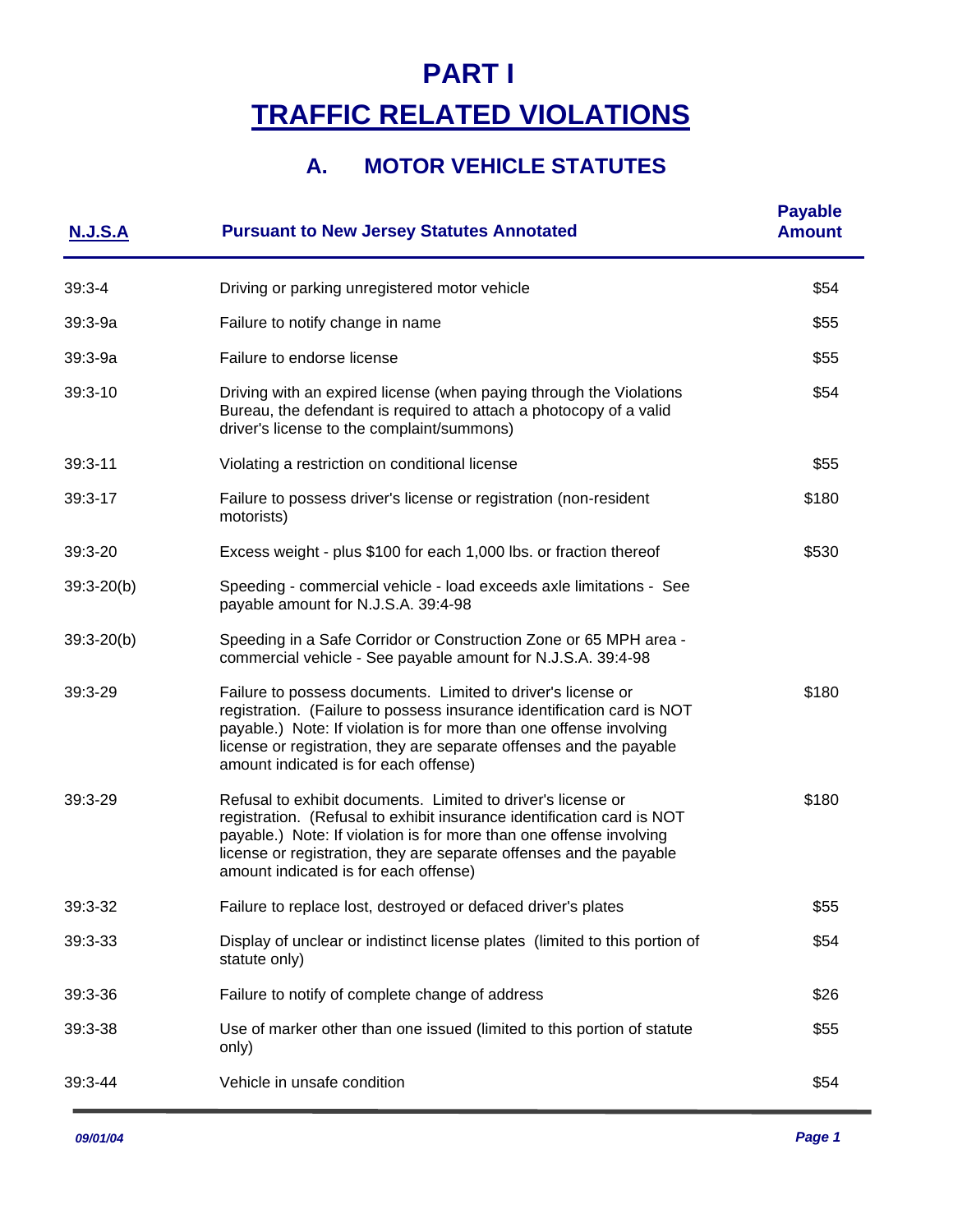| <b>N.J.S.A</b> | <b>Pursuant to New Jersey Statutes Annotated</b>                                      | <b>Payable</b><br><b>Amount</b> |
|----------------|---------------------------------------------------------------------------------------|---------------------------------|
| 39:3-47        | Improper lighting equipment; altering equipment                                       | \$54                            |
| 39:3-47a       | Failure to use headlights with wipers                                                 | \$54                            |
| 39:3-49        | Inadequate headlights                                                                 | \$54                            |
| 39:3-50        | Unauthorized use of certain colored lights                                            | \$54                            |
| 39:3-51        | Improper auxiliary driving lamps                                                      | \$54                            |
| 39:3-52        | Improper additional lighting equipment and use thereof                                | \$54                            |
| 39:3-53        | Improper spot lamps                                                                   | \$54                            |
| 39:3-54        | Miscellaneous improper lights                                                         | \$54                            |
| 39:3-55        | Improper operation with alternate road lighting equipment                             | \$54                            |
| 39:3-56        | Operating without at least two front lighted lamps                                    | \$54                            |
| 39:3-57        | Improper single beam lighting                                                         | \$54                            |
| 39:3-58        | Improper multiple beam headlights                                                     | \$54                            |
| 39:3-59        | No light beam indicator                                                               | \$54                            |
| 39:3-60        | Improper use of high and low headlight beams                                          | \$54                            |
| 39:3-61        | Failure to equip motor vehicle with lamps and reflectors required                     | \$54                            |
| 39:3-61.1      | Improper mounting of lamps and reflectors                                             | \$54                            |
| 39:3-61.2      | Improper combination of lighting devices and reflectors                               | \$54                            |
| 39:3-61.3      | Improper stop lamps                                                                   | \$54                            |
| 39:3-61.4      | Improper placement and use of red lamps and flags on overhanging<br>loads             | \$54                            |
| 39:3-62        | Unlit lamps on parked vehicle                                                         | \$54                            |
| 39:3-64        | Improper emergency warning light equipment                                            | \$54                            |
| 39:3-64.3      | Failure of itinerant vendor to flash signals when stopped for transacting<br>business | \$54                            |
| 39:3-65        | Failure to equip farm machinery and other vehicles with lamps                         | \$54                            |
| 39:3-66        | Failure to maintain lamps                                                             | \$54                            |
| 39:3-69        | Failure to equip vehicle with horn                                                    | \$54                            |
| 39:3-70        | Noisy muffler                                                                         | \$54                            |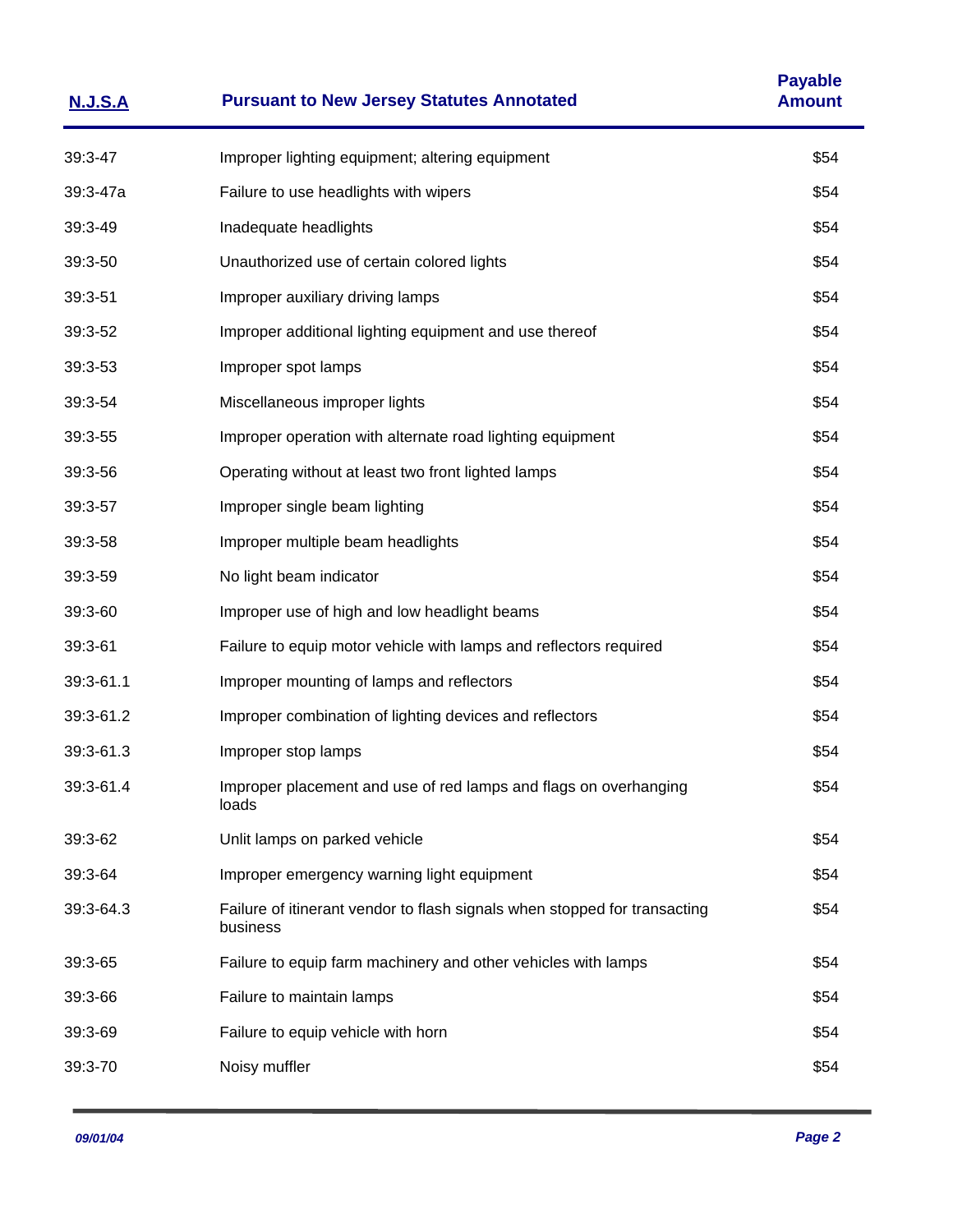| <b>N.J.S.A</b>       | <b>Pursuant to New Jersey Statutes Annotated</b>                                                                                                                                                                                                                                                                                  | <b>Payable</b><br><b>Amount</b> |
|----------------------|-----------------------------------------------------------------------------------------------------------------------------------------------------------------------------------------------------------------------------------------------------------------------------------------------------------------------------------|---------------------------------|
| 39:3-71              | Failure to equip vehicle with mirrors                                                                                                                                                                                                                                                                                             | \$54                            |
| 39:3-72              | Tire in unsafe operating condition                                                                                                                                                                                                                                                                                                | \$54                            |
| 39:3-73              | Improper use of tire chains                                                                                                                                                                                                                                                                                                       | \$54                            |
| 39:3-74              | Obstruction of windshield for vision                                                                                                                                                                                                                                                                                              | \$54                            |
| 39:3-75              | Failure to equip vehicle with safety glass                                                                                                                                                                                                                                                                                        | \$54                            |
| 39:3-76.2            | Failure to equip vehicle with safety belts                                                                                                                                                                                                                                                                                        | \$54                            |
| 39:3-76.2a           | Failure to use a child passenger restraint when transporting a child<br>under the age of eight and weighing less than 80 pounds                                                                                                                                                                                                   | \$54                            |
| 39:3-76.2f           | Failure to wear seat belt                                                                                                                                                                                                                                                                                                         | \$46                            |
| 39:3-76.3            | Motorcycle handle bar grips too high                                                                                                                                                                                                                                                                                              | \$54                            |
| 39:3-76.4            | Failure to equip motorcycle with special muffler systems                                                                                                                                                                                                                                                                          | \$54                            |
| 39:3-76.5            | Failure to equip motorcycle with footrests and helmet for motorcycle<br>passengers                                                                                                                                                                                                                                                | \$80                            |
| 39:3-76.7 to 3-76.10 | Motorcycle helmet, goggles, and other safety equipment violations                                                                                                                                                                                                                                                                 | \$54                            |
| 39:3-77              | Selling or using unapproved devices or equipment                                                                                                                                                                                                                                                                                  | \$55                            |
| 39:3-79.1            | Failure to equip bus, truck, or trailer with mud flaps                                                                                                                                                                                                                                                                            | \$54                            |
| 39:3-81              | Misuse of stud tires (limited to this portion of statute only) By regulation<br>of the Director of Motor Vehicles, stud tires shall not be used on a<br>highway earlier than November 15 or later than April 1 of each year                                                                                                       | \$55                            |
| $39:3 - 84$          | Violation of dimensional restriction                                                                                                                                                                                                                                                                                              | \$185                           |
| $39:3 - 84$          | Violation of weight restriction if total excess weight is less than 10,000<br>pounds, then the payable amount equals $$.02 \times (total excess weight) +$<br>\$23, but no less than \$81. If total excess weight is greater than 10,000<br>pounds, then the payable amount equals $$.03 \times (total excess weight) +$<br>\$23. | \$85                            |
| 39:4-11 to 4-14.2    | Violations concerning bicycles and roller skates                                                                                                                                                                                                                                                                                  | \$54                            |
| 39:4-15 to 4-25.1    | Violations concerning horses and horse-drawn vehicles                                                                                                                                                                                                                                                                             | \$54                            |
| 39:4-26 to 4-30      | Violations concerning machinery, vehicles or apparatus of unusual size<br>or weight (fine to be paid to agency charged with maintenance of road<br>upon which violation occurs)                                                                                                                                                   | \$85                            |
| 39:4-32 to 4-37.1    | Pedestrian violations                                                                                                                                                                                                                                                                                                             | \$54                            |
| 39:4-38 to 4-45      | Street car violations                                                                                                                                                                                                                                                                                                             | \$54                            |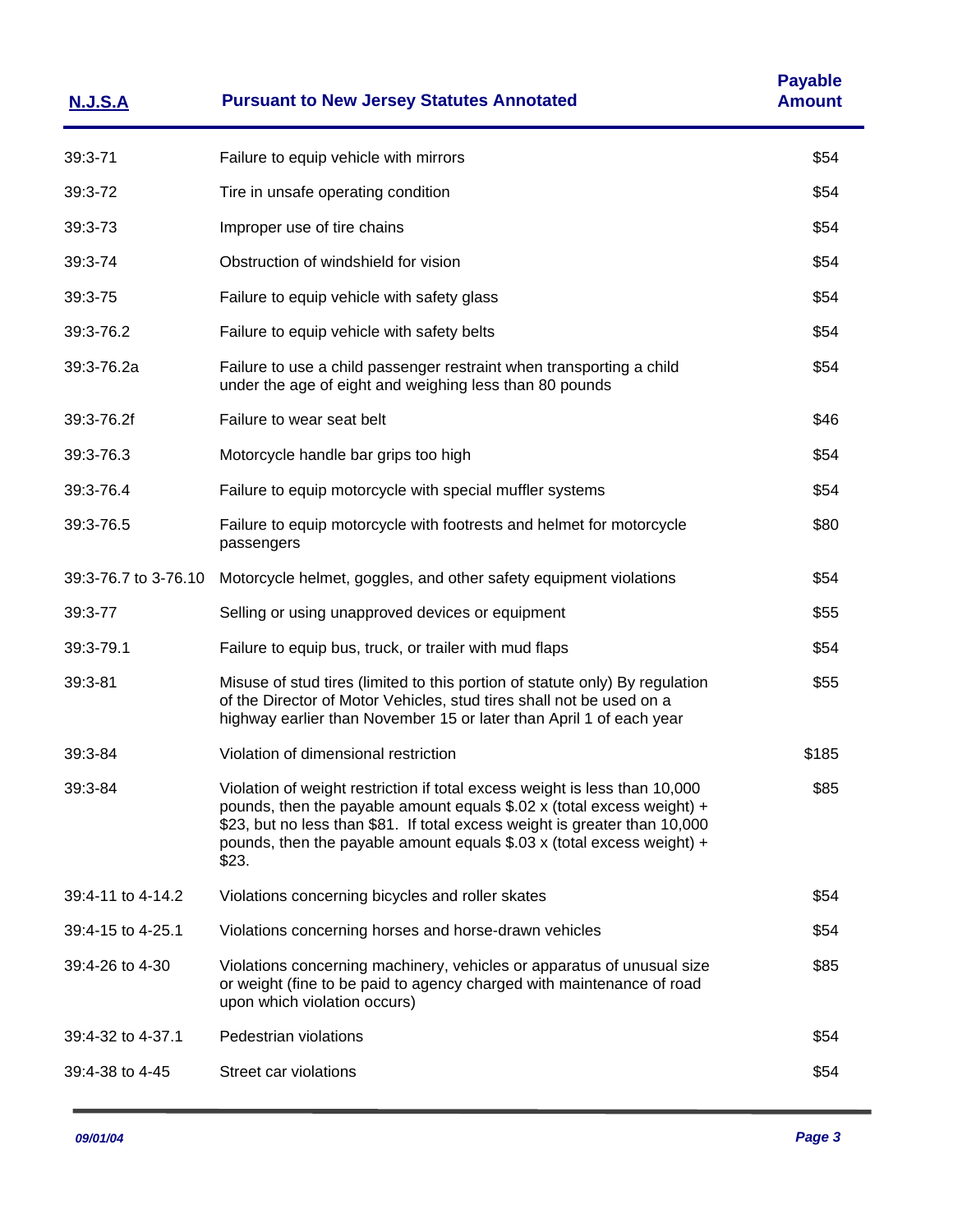| <u>N.J.S.A</u> | <b>Pursuant to New Jersey Statutes Annotated</b>                                                              | <b>Payable</b><br><b>Amount</b> |
|----------------|---------------------------------------------------------------------------------------------------------------|---------------------------------|
| 39:4-46        | Failure to display owner's name on commercial vehicle (fine to be<br>forwarded to Director of Motor Vehicles) | \$26                            |
| 39:4-53        | Leaving vehicle with engine running                                                                           | \$54                            |
| 39:4-54        | Violation of dimension restriction on trailers                                                                | \$85                            |
| 39:4-54        | Violation of weight restriction trailers (see N.J.S.A. 39:3-20 and 3-84 as<br>applicable)                     |                                 |
| 39:4-55        | Failure to control vehicle on steep grades and curves                                                         | \$54                            |
| 39:4-56        | Delaying traffic                                                                                              | \$54                            |
| 39:4-56.6      | Abandonment of vehicle on private property                                                                    | \$55                            |
| 39:4-57        | Failure to comply with directions of officer                                                                  | \$54                            |
| 39:4-57        | Safe Corridor, Construction Zone or 65 MPH area - Failure to comply<br>with direction of officer              | \$72                            |
| 39:4-57.1      | Failure to activate interior light at request of officer                                                      | \$80                            |
| 39:4-58        | Vehicle loaded so as to obstruct view                                                                         | \$54                            |
| 39:4-59        | Hitch-hiking                                                                                                  | \$54                            |
| 39:4-60        | Soliciting trade or contributions on highway                                                                  | \$54                            |
| 39:4-61        | Tailboard riding                                                                                              | \$54                            |
| 39:4-62        | Leaving curb                                                                                                  | \$54                            |
| 39:4-64        | Throwing litter from vehicle                                                                                  | \$230                           |
| 39:4-65        | Letting off or taking on persons other than at curb                                                           | \$54                            |
| 39:4-66        | Failure to stop when emerging from alley, driveway or garage                                                  | \$54                            |
| 39:4-66.1      | Failure to yield right-of-way when entering private road or driveway                                          | \$54                            |
| 39:4-66.1      | Safe Corridor or Construction Zone - Failure to yield right-of-way when<br>entering private road or driveway  | \$72                            |
| 39:4-67        | Obstructing passage of vehicles                                                                               | \$54                            |
| 39:4-68        | Doors of streetcar or autobus open                                                                            | \$54                            |
| 39:4-69        | Riding on part of street car or vehicle not intended for passengers                                           | \$54                            |
| 39:4-71        | Driving on sidewalk                                                                                           | \$54                            |
| 39:4-71        | Safe Corridor, Construction Zone - Driving on sidewalk                                                        | \$72                            |
|                |                                                                                                               |                                 |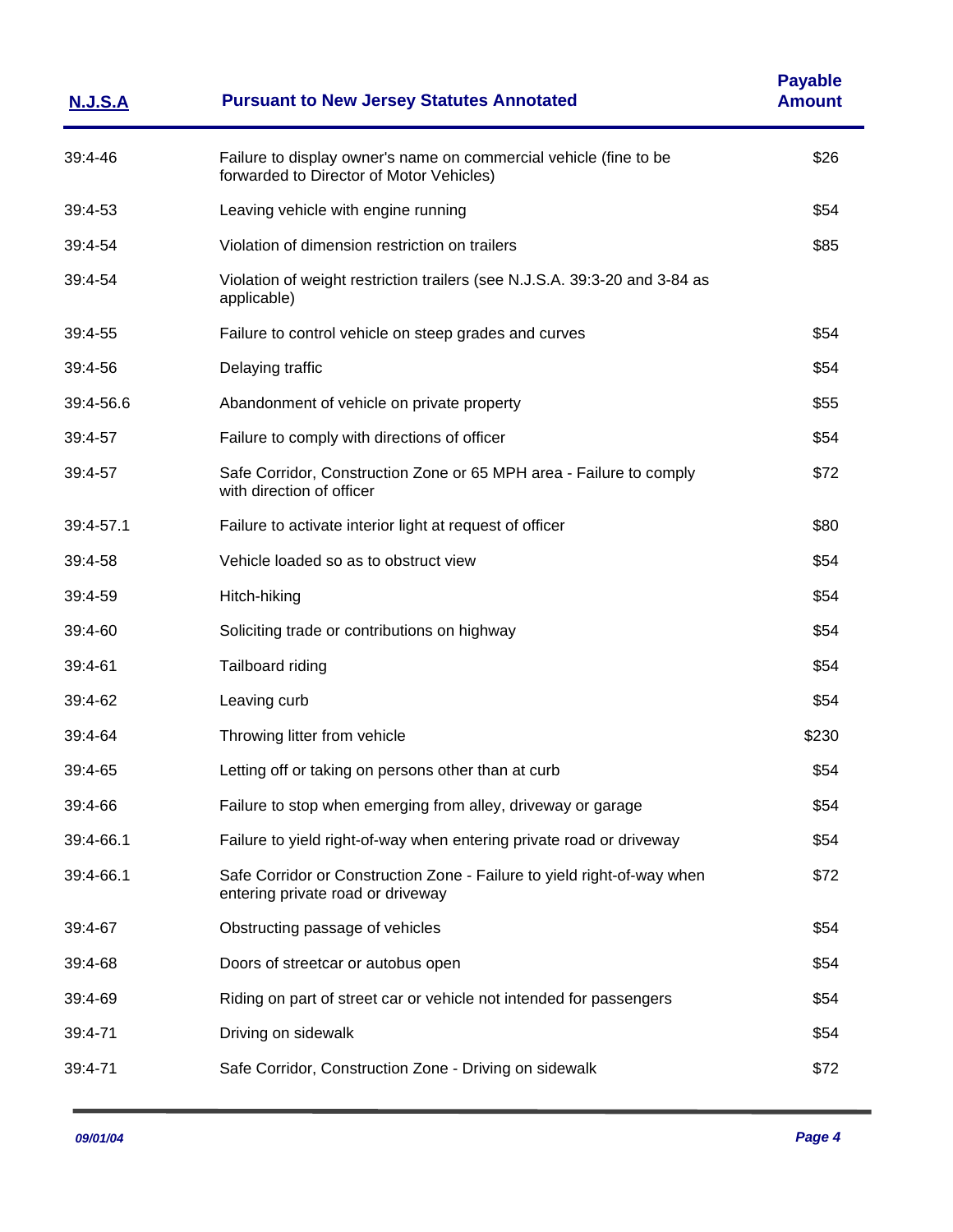| <b>N.J.S.A</b> | <b>Pursuant to New Jersey Statutes Annotated</b>                                                                                              | <b>Payable</b><br><b>Amount</b> |
|----------------|-----------------------------------------------------------------------------------------------------------------------------------------------|---------------------------------|
| 39:4-72        | Failure to stop on signal from driver of horse                                                                                                | \$54                            |
| 39:4-76        | Overweight vehicles on bridges (interstate) - fine to be forwarded to<br>Director of Motor Vehicles - Same payable amount as N.J.S.A. 39:3-84 |                                 |
| 39:4-77        | Loading so as to spill                                                                                                                        | \$55                            |
| 39:4-78        | Carrying metal so as to create noise                                                                                                          | \$54                            |
| 39:4-79        | Backing vehicle to curb to unload                                                                                                             | \$54                            |
| 39:4-80        | Disregard of officer directing traffic                                                                                                        | \$85                            |
| 39:4-80        | Safe Corridor, Construction Zone or 65 MPH area - Disregard of officer<br>directing traffic                                                   | \$140                           |
| 39:4-81        | Failure to observe traffic signal                                                                                                             | \$85                            |
| 39:4-81        | Safe Corridor, Construction Zone or 65 MPH area - Failure to observe<br>traffic signal                                                        | \$140                           |
| 39:4-82        | Failure to keep right                                                                                                                         | \$85                            |
| 39:4-82        | Safe Corridor, Construction Zone - Failure to keep right                                                                                      | \$140                           |
| 39:4-82.1      | Driving on safety island                                                                                                                      | \$85                            |
| 39:4-82.1      | Safe Corridor, Construction Zone or 65 MPH area - Driving on safety<br>island                                                                 | \$140                           |
| 39:4-83        | Failure to keep right at intersection                                                                                                         | \$85                            |
| 39:4-83        | Safe Corridor, Construction Zone - Failure to keep right at intersection                                                                      | \$140                           |
| 39:4-84        | Failure to pass to right when proceeding in opposite directions                                                                               | \$85                            |
| 39:4-84        | Safe Corridor, Construction Zone or 65 MPH area - Failure to pass to<br>right when proceeding in opposite directions                          | \$140                           |
| 39:4-85        | Failure to pass to left when overtaking                                                                                                       | \$85                            |
| 39:4-85        | Safe Corridor, Construction Zone or 65 MPH area - Failure to pass to<br>left when overtaking                                                  | \$140                           |
| 39:4-85.1      | Wrong way on one-way street                                                                                                                   | \$85                            |
| 39:4-86        | Failure to overtake and pass properly; crossing "no passing" lines                                                                            | \$85                            |
| 39:4-86        | Safe Corridor, Construction Zone or 65 MPH area - Failure to overtake<br>and pass properly; crossing "no passing" lines                       | \$140                           |
| 39:4-87        | Failure to give overtaking vehicle right of way                                                                                               | \$85                            |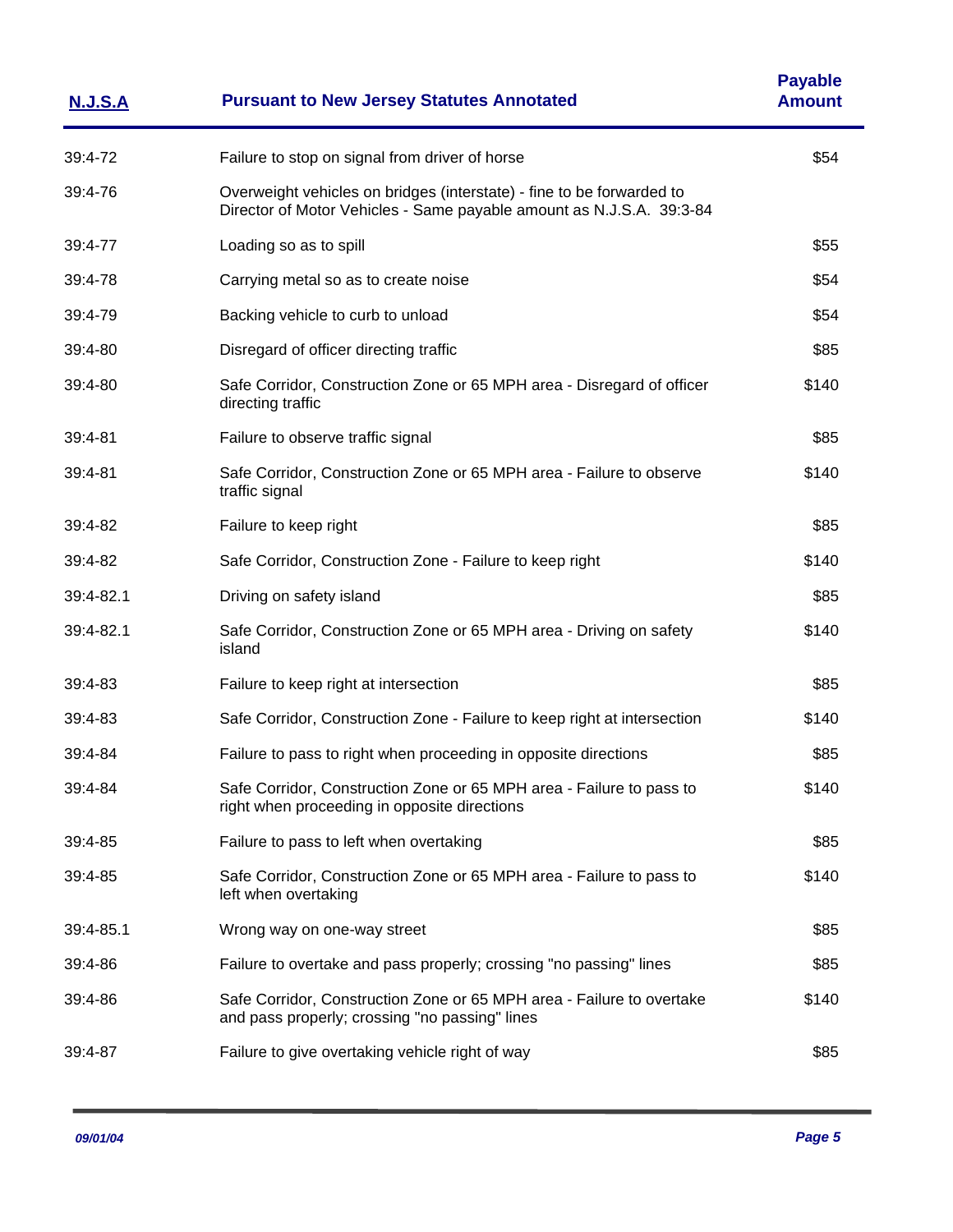| <u>N.J.S.A</u> | <b>Pursuant to New Jersey Statutes Annotated</b>                                                                                                                                                          | <b>Payable</b><br><b>Amount</b> |
|----------------|-----------------------------------------------------------------------------------------------------------------------------------------------------------------------------------------------------------|---------------------------------|
| 39:4-88        | Failure to obey regulations in marked lanes                                                                                                                                                               | \$85                            |
| 39:4-88        | Safe Corridor, Construction Zone or 65 MPH area - Failure to obey<br>regulations in marked lanes                                                                                                          | \$140                           |
| 39:4-89        | Following another vehicle too closely                                                                                                                                                                     | \$85                            |
| 39:4-89        | Safe Corridor, Construction Zone or 65 MPH area - Following another<br>vehicle too closely                                                                                                                | \$140                           |
| 39:4-90        | Failure to yield right of way at intersection                                                                                                                                                             | \$85                            |
| 39:4-90        | Safe Corridor, Construction Zone or 65 MPH area - Failure to yield right<br>of way at intersection                                                                                                        | \$140                           |
| 39:4-90.1      | Entering or leaving limited access highways improperly                                                                                                                                                    | \$85                            |
| 39:4-90.1      | Safe Corridor, Construction Zone or 65 MPH area - Entering or leaving<br>limited access highways improperly                                                                                               | \$140                           |
| 39:4-91        | Failure to yield right-of-way to emergency vehicles                                                                                                                                                       | \$85                            |
| 39:4-92        | Failure to pull over for emergency vehicle; following emergency vehicle<br>too closely                                                                                                                    | \$85                            |
| 39:4-92.1      | Following fire department vehicle too closely back to fire station                                                                                                                                        | \$85                            |
| 39:4-94        | Railroad employee unnecessarily blocking highway with train                                                                                                                                               | \$85                            |
| 39:4-97        | Careless driving where no accident involving personal injury (accident<br>resulting in personal injury cannot be paid through the Violations<br>Bureau)                                                   | \$85                            |
| 39:4-97        | Safe Corridor, Construction Zone or 65 MPH area - Careless driving<br>where no accident involving personal injury (accident resulting in<br>personal injury cannot be paid through the Violations Bureau) | \$140                           |
| 39:4-97.1      | Slow speed so as to impede or block traffic                                                                                                                                                               | \$85                            |
| 39:4-97.3      | Use of a cell phone while driving                                                                                                                                                                         | \$130                           |
| 39:4-98        | Speeding - exceeding limit by 1-9 miles per hour                                                                                                                                                          | \$85                            |
| 39:4-98        | Safe Corridor or Construction Zone speeding - exceeding limit by 1-9<br>miles per hour                                                                                                                    | \$140                           |
| 39:4-98        | Speeding - exceeding limit by 10-14 miles per hour                                                                                                                                                        | \$95                            |
| 39:4-98        | Safe Corridor, Construction Zone or 65 MPH area - speeding -<br>exceeding limit by 10-14 miles per hour                                                                                                   | \$160                           |
| 39:4-98        | Speeding - exceeding limit by 15-19 miles per hour                                                                                                                                                        | \$105                           |
| 39:4-98        | Safe Corridor, Construction Zone or 65 MPH area - speeding -<br>exceeding limit by 15-19 miles per hour                                                                                                   | \$180                           |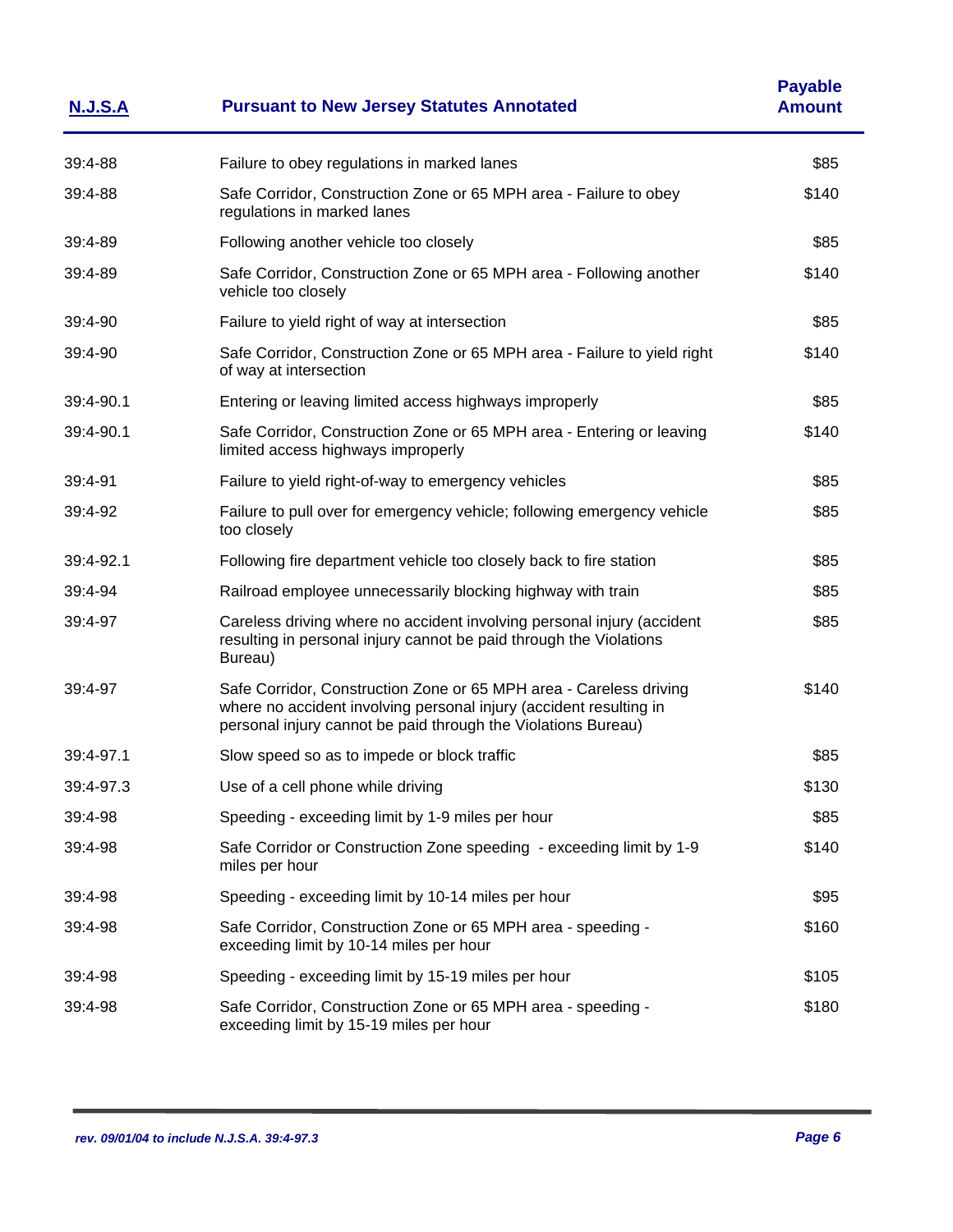| <u>N.J.S.A</u> | <b>Pursuant to New Jersey Statutes Annotated</b>                                                                                                                                                     | <b>Payable</b><br><b>Amount</b> |
|----------------|------------------------------------------------------------------------------------------------------------------------------------------------------------------------------------------------------|---------------------------------|
| 39:4-98        | Speeding - exceeding limit by 20-24 miles per hour pursuant to N.J.S.A.<br>29:4-98.7, all fines have been doubled for any defendant charged with<br>speeding 20 MPH or more over the speed limit.    | \$200                           |
|                | NOTE: Exceeding the posted speed limit by 20 miles per hour or more<br>in a Safe Corridor or in a Construction Zone requires a court<br>appearance.                                                  |                                 |
| 39:4-98        | Speeding - exceeding limit by 25-29 miles per hour -- pursuant to<br>N.J.S.A. 39:4-98.7, all fines have been doubled for any defendant<br>charged with speeding 20 MPH or more over the speed limit. | \$220                           |
| 39:4-98        | Speeding - exceeding limit by 30-34 miles per hour -- pursuant to<br>N.J.S.A. 39:4-98.7, all fines have been doubled for any defendant<br>charged with speeding 20 MPH or more over the speed limit. | \$240                           |
| 39:4-98        | Speeding - exceeding limit by 35-39 miles per hour -- pursuant to<br>N.J.S.A. 39:4-98.7, all fines have been doubled for any defendant<br>charged with speeding 20 MPH or more over the speed limit. | \$260                           |
|                | NOTE: Exceeding the posted speed limit by 40 miles per hour or more<br>requires a court appearance.                                                                                                  |                                 |
| 39:4-100       | Exceeding speed limit across sidewalk (4mph)                                                                                                                                                         | \$80                            |
| 39:4-115       | Improper turn at controlled intersection                                                                                                                                                             | \$85                            |
| 39:4-115       | Safe Corridor or Construction Zone - Improper turn at controlled<br>intersection                                                                                                                     | \$140                           |
| 39:4-116       | Improper turn at arrow                                                                                                                                                                               | \$85                            |
| 39:4-117       | Special pedestrian signals - motorist or pedestrian violation                                                                                                                                        | \$85                            |
| 39:4-119       | Failure to observe flashing traffic signals                                                                                                                                                          | \$85                            |
| 39:4-119       | Safe Corridor or Construction Zone - Failure to observe flashing traffic<br>signals                                                                                                                  | \$140                           |
| 39:4-122       | Failure to obey whistle of police                                                                                                                                                                    | \$85                            |
| 39:4-122       | Safe Corridor or Construction Zone - Failure to obey whistle of police                                                                                                                               | \$140                           |
| 39:4-123       | Improper right and left-hand turns                                                                                                                                                                   | \$85                            |
| 39:4-123       | Safe Corridor or Construction Zone - Improper right and left-hand turns                                                                                                                              | \$140                           |
| 39:4-124       | Failure to turn as indicated by buttons or markers at intersection                                                                                                                                   | \$85                            |
| 39:4-124       | Safe Corridor or Construction Zone - Failure to turn as indicated by<br>buttons or markers at intersection                                                                                           | \$140                           |
| 39:4-125       | U-Turn on curve or grade or where view obstructed or "No U-Turn" sign                                                                                                                                | \$85                            |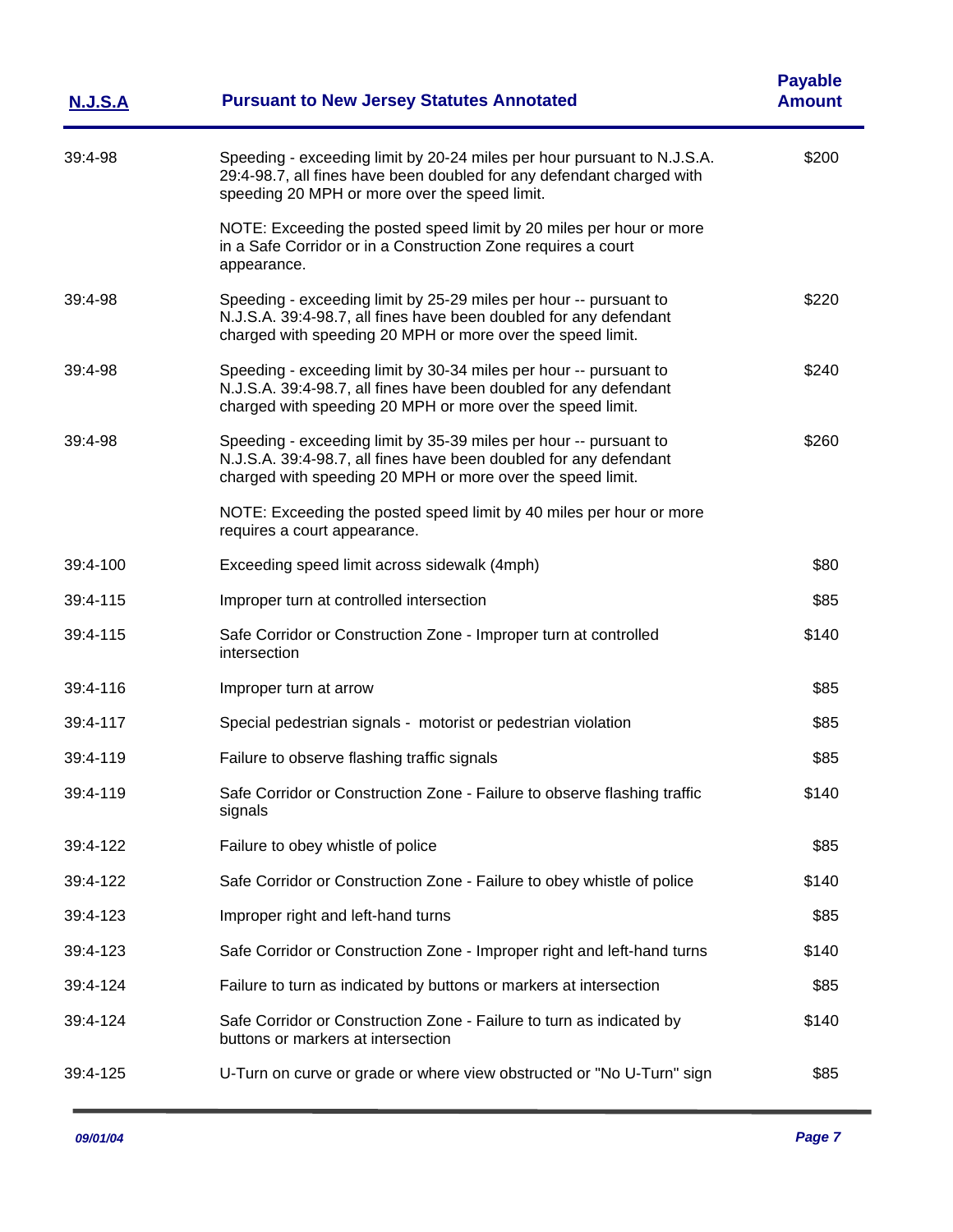| <u>N.J.S.A</u>  | <b>Pursuant to New Jersey Statutes Annotated</b>                                                                                         | <b>Payable</b><br><b>Amount</b> |
|-----------------|------------------------------------------------------------------------------------------------------------------------------------------|---------------------------------|
| 39:4-125        | Safe Corridor or Construction Zone - U-Turn on curve or grade or<br>where view obstructed or "No U-Turn" sign                            | \$140                           |
| 39:4-126        | Failure to signal before starting, turning or stopping                                                                                   | \$85                            |
| 39:4-126        | 65 MPH area - Failure to signal before starting, turning or stopping                                                                     | \$140                           |
| 39:4-127        | Improper backing or turning in street                                                                                                    | \$85                            |
| 39:4-127        | Safe Corridor, Construction Zone or 65 MPH area - Improper backing or<br>turning in street                                               | \$140                           |
| 39:4-127.1      | Failure to stop at railroad crossing                                                                                                     | \$85                            |
| 39:4-127.2      | Failure to stop for gate at approaches to movable span bridge                                                                            | \$85                            |
| 39:4-135        | Improper parking                                                                                                                         | \$54                            |
| 39:4-136        | Parking on highway                                                                                                                       | \$54                            |
| 39:4-137        | Allowing a vehicle to stand on highway unattended while motor running<br>and without setting brakes                                      | \$54                            |
| $39:4-138(a)$   | Improper parking within intersection                                                                                                     | \$54                            |
| $39:4-138(b)$   | Improper parking on a crosswalk                                                                                                          | \$54                            |
| $39:4-138(c)$   | Improper parking in safety bus zone                                                                                                      | \$54                            |
| $39:4-138(d)$   | Improper parking in front of driveway                                                                                                    | \$54                            |
| $39:4-138(e)$   | Improper parking within 25 ft. of crosswalk                                                                                              | \$54                            |
| $39:4-138(f)$   | Improper parking on a sidewalk                                                                                                           | \$54                            |
| $39:4-138(g)$   | Improper parking in a no parking area established by State Highway<br>Department                                                         | \$54                            |
| 39:4-138(h)     | Improper parking within 50 feet of stop sign                                                                                             | \$54                            |
| 39:4-138(i)     | Improper parking within 10 feet of fire hydrant                                                                                          | \$54                            |
| $39:4-138(i)$   | Improper parking within 50 feet of railroad                                                                                              | \$54                            |
| $39:4-138(k)$   | Improper parking within 20 feet of driveway entrance to fire station or 75<br>feet on opposite side of street (when properly signposted) | \$54                            |
| $39:4 - 138(1)$ | Improper parking alongside or opposite street excavation or<br>obstruction, causing traffic obstruction (when properly signposted)       | \$54                            |
| $39:4-138(m)$   | Double parking                                                                                                                           | \$54                            |
|                 |                                                                                                                                          |                                 |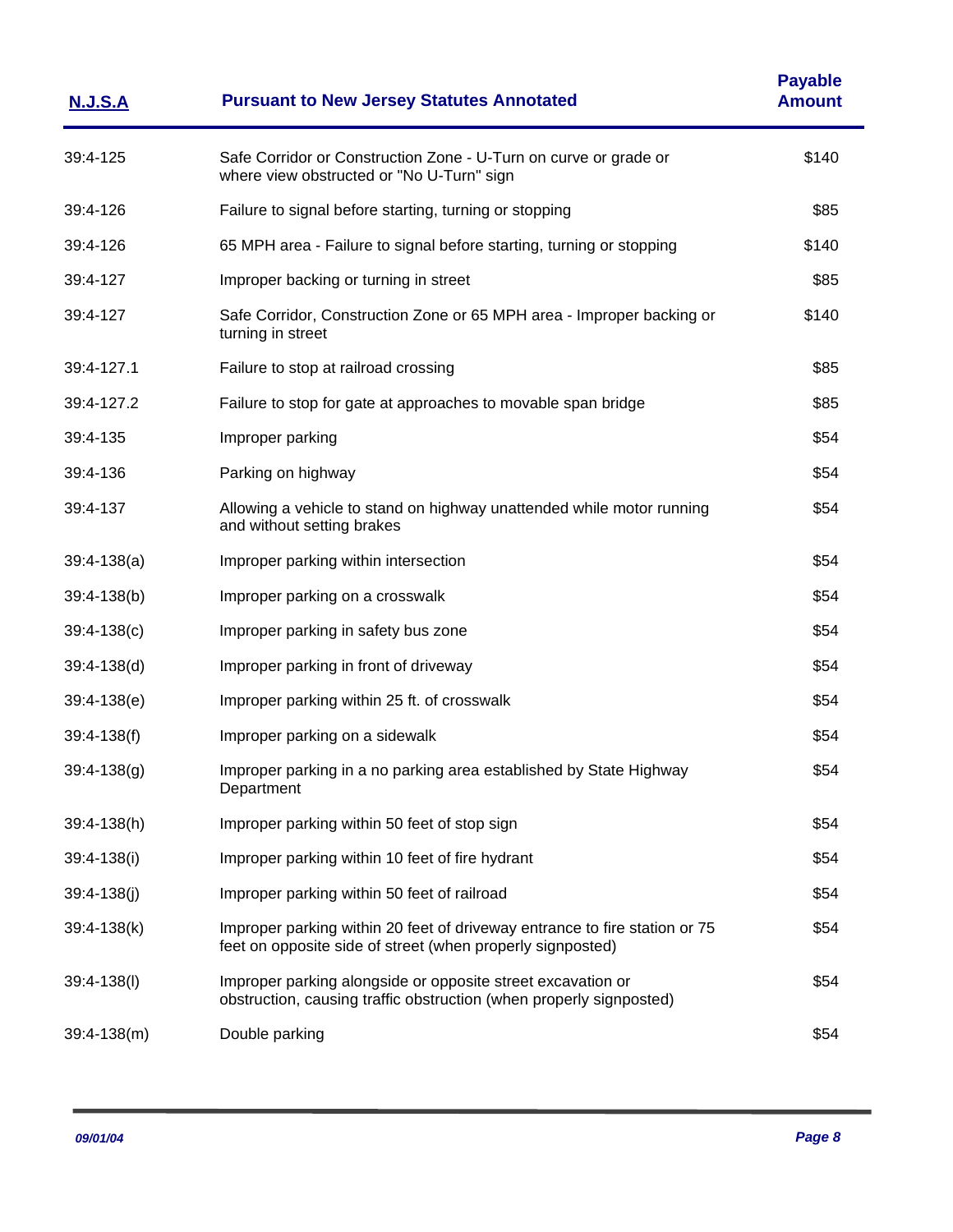| <u>N.J.S.A</u> | <b>Pursuant to New Jersey Statutes Annotated</b>                                                                                                                                                                                                   | <b>Payable</b><br><b>Amount</b> |
|----------------|----------------------------------------------------------------------------------------------------------------------------------------------------------------------------------------------------------------------------------------------------|---------------------------------|
| $39:4-138(n)$  | Improper parking on a bridge, elevated structure, underpass or<br>immediate approaches (except where space for parking is provided)                                                                                                                | \$54                            |
| 39:4-139       | Loading or unloading for unreasonable period of time                                                                                                                                                                                               | \$54                            |
| 39:4-144       | Failure to obey stop or yield right-of way signs                                                                                                                                                                                                   | \$85                            |
| 39:4-144       | Safe Corridor, Construction Zone or 65 MPH area - Failure to obey stop<br>or yield right-of-way signs                                                                                                                                              | \$140                           |
| 39:4-145       | Failure to yield to vehicle entering stop or yield intersection after<br>stopping                                                                                                                                                                  | \$85                            |
| 39:4-207.9     | Failure to remove snow from handicapped parking space                                                                                                                                                                                              | \$230                           |
| 39:4-215       | Failure to obey signals, signs or directions                                                                                                                                                                                                       | \$54                            |
| $39:8 - 1$     | Failure to have inspection                                                                                                                                                                                                                         | \$130                           |
| $39:8 - 4$     | Failure to make repairs                                                                                                                                                                                                                            | \$130                           |
| $39:8-6$       | Failure to display approval certificate (fines for inspection violations are<br>forwarded to Division of Motor Vehicles)                                                                                                                           | \$130                           |
| 39:8-62        | Operation of diesel powered motor vehicle - emission violation-no<br>certification of repair - first offense only (the payable amount may be<br>reduced to \$150.00 if a certification of repair is provided and it is<br>acceptable to the Court) | \$730                           |